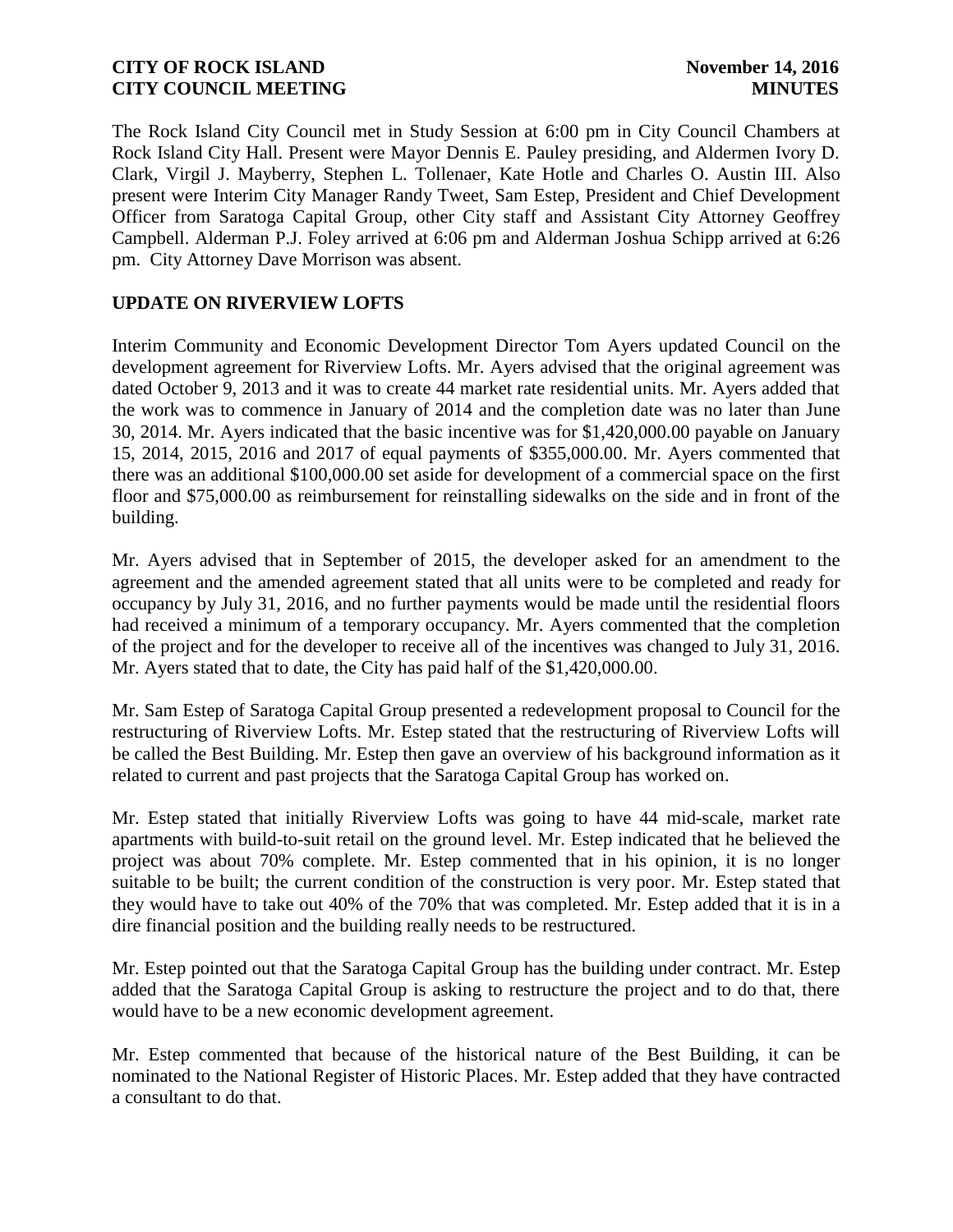Mr. Estep advised that the Saratoga Capital Group will market the property. Mr. Estep pointed out that the Best Building will have 33 market rate apartments, which will be fully furnished above 11 amazing hotel suites; it will also include co-working office space located within the first floor commercial space. Mr. Estep pointed out that retail will not work in the building. Mr. Estep further discussed this item.

Mr. Estep then discussed the proposal. Mr. Estep advised that there would be a new development agreement along with the remainder of funds under the current economic development agreement with Mr. Roemer. Mr. Estep noted that it would be half of the original capital. Mr. Estep stated that they are asking for a guarantee; the purpose of the guarantee is to make the loans bankable. Mr. Estep and Council further discussed this item.

Council and Mr. Estep discussed the TIF district as it related to the financing component in reference to the project. Mr. Estep commented that the purpose of the TIF is to create more net operating income to underwrite the project. Council and Mr. Estep further discussed this item.

Council further discussed Mr. Estep's presentation.

# **HARD HAT AWARDS BALLOT DISTRIBUTION**

The Hard Hat Awards Ballot Distribution was held during the Other Business portion of the Regular Meeting.

## **ADJOURNMENT**

A motion made by Alderman Foley and seconded by Alderman Clark to adjourn the meeting carried by the following Aye and No vote. Those voting Aye being; Alderman Clark, Alderman Mayberry, Alderman Foley, Alderman Tollenaer, Alderman Hotle, Alderman Schipp and Alderman Austin; those voting No, none. The meeting was adjourned at 6:42 pm.

 $\overline{\phantom{a}}$  , and the contract of the contract of the contract of the contract of the contract of the contract of the contract of the contract of the contract of the contract of the contract of the contract of the contrac

Aleisha L. Patchin, City Clerk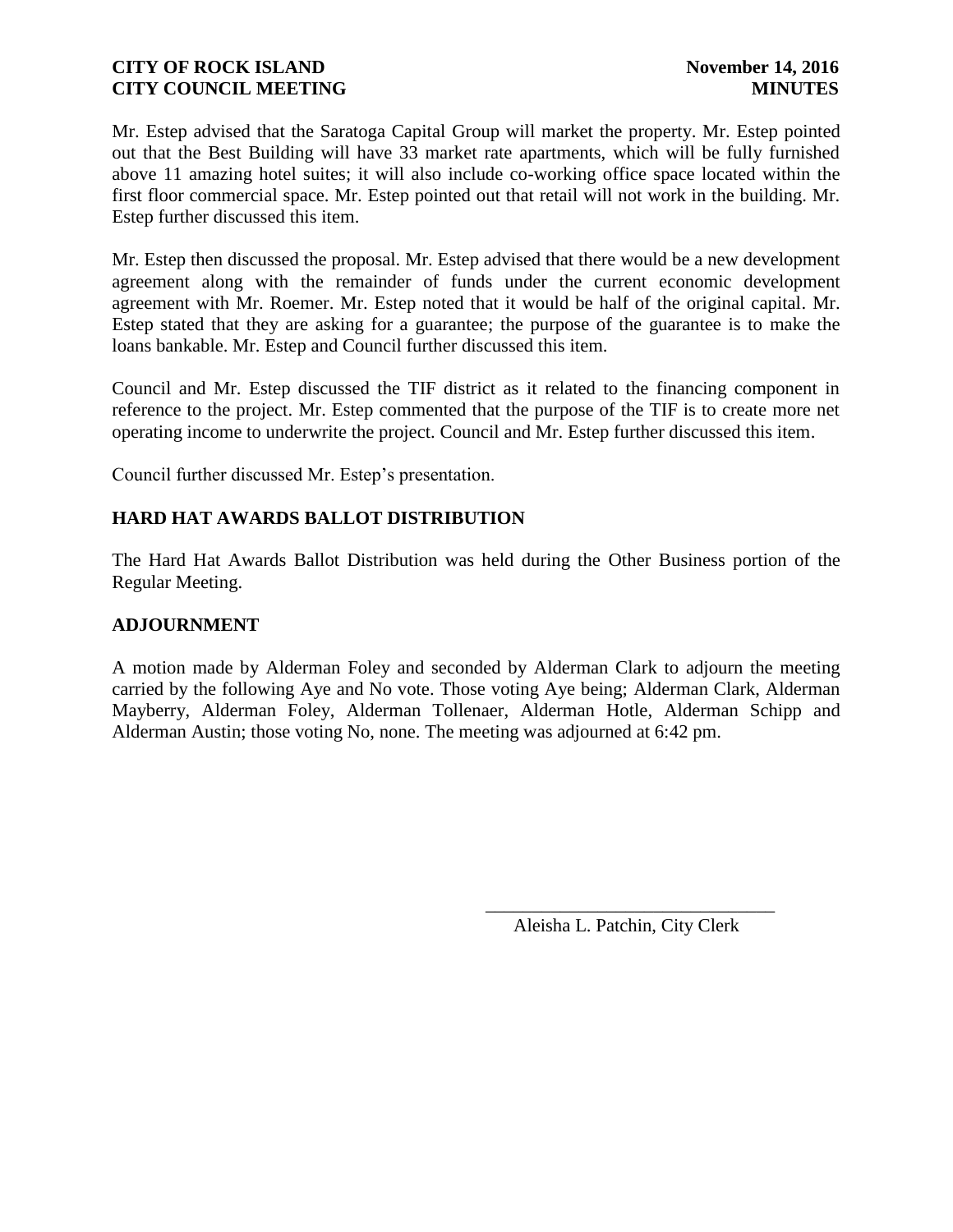Rock Island City Council met in regular session at 6:45 pm in Council Chambers of Rock Island City Hall. Present were Mayor Dennis E. Pauley presiding, and Aldermen Ivory D. Clark, Virgil J. Mayberry, P.J. Foley, Stephen L. Tollenaer, Kate Hotle, Joshua Schipp and Charles O. Austin III. Also present were Interim City Manager Randy Tweet and Assistant City Attorney Geoffrey Campbell. City Attorney Dave Morrison was absent.

Introductory Proceedings

Mayor Pauley called the meeting to order and led in the Pledge of Allegiance. Alderman Foley gave the Invocation.

## Agenda Item #5 **Minutes of the meeting of November 7, 2016.**

A motion was made by Alderman Clark and seconded by Alderman Foley to approve the Minutes of the meeting of November 7, 2016 as printed. The motion carried by the following Aye and No vote; those voting Aye being; Alderman Clark, Alderman Mayberry, Alderman Foley, Alderman Tollenaer, Alderman Hotle, Alderman Schipp and Alderman Austin; those voting No, none.

Agenda Item #6 **Update Rock Island by Mayor Pauley.** 

**27th Annual Quad City Christmas Arts & Crafts** - Mayor Pauley stated that on November  $25<sup>th</sup>$ ,  $26<sup>th</sup>$  and  $27<sup>th</sup>$ , the QCCA Expo Center will hold their annual Christmas Arts and Crafts Fair. There will be 200 exhibitors showing off their hand crafted products. Friday and Saturday the fair will be open from 10:00 am to 5:00 pm with Sunday being 10:00 am to 4:00 pm. Mayor Pauley commented that a new unwrapped toy gets free admission to the event with tickets being \$5.00 a piece. For more information, please call (309) 647-0400.

**27th Annual Thanksgiving Holiday Dinner** - Mayor Pauley advised that the Martin Luther King Jr. Community Center would like to invite all members of the Quad City community to their  $27<sup>th</sup>$  Annual Thanksgiving Holiday Dinner. Dinner will be served on Sunday, November 20, 2016 from 11:00 am to 3:00 pm at the Community Center; 630  $9<sup>th</sup>$  Street. For more information or how to help, please call (309) 732-2999.

**Community Crime Prevention Partnership Meeting -** Mayor Pauley stated that the City of Rock Island's Police Department will continue its monthly meeting on Wednesday, November 16, 2016. The Mayor added that this is a chance for the community to have an open discussion with the Police Department about various topics. This week's topic will cover Police use of force. Meeting is held at 1212  $5<sup>th</sup>$  Avenue in the Community Room. For more information, please call (309)732-2677.

**Free Leaf Collection Program -** Mayor Pauley advised that the City of Rock Island is providing free leaf collection for its residential refuse customers starting October 10 through Friday, December 2, 2016. Customers must place the leaves in the approved paper yard waste bags and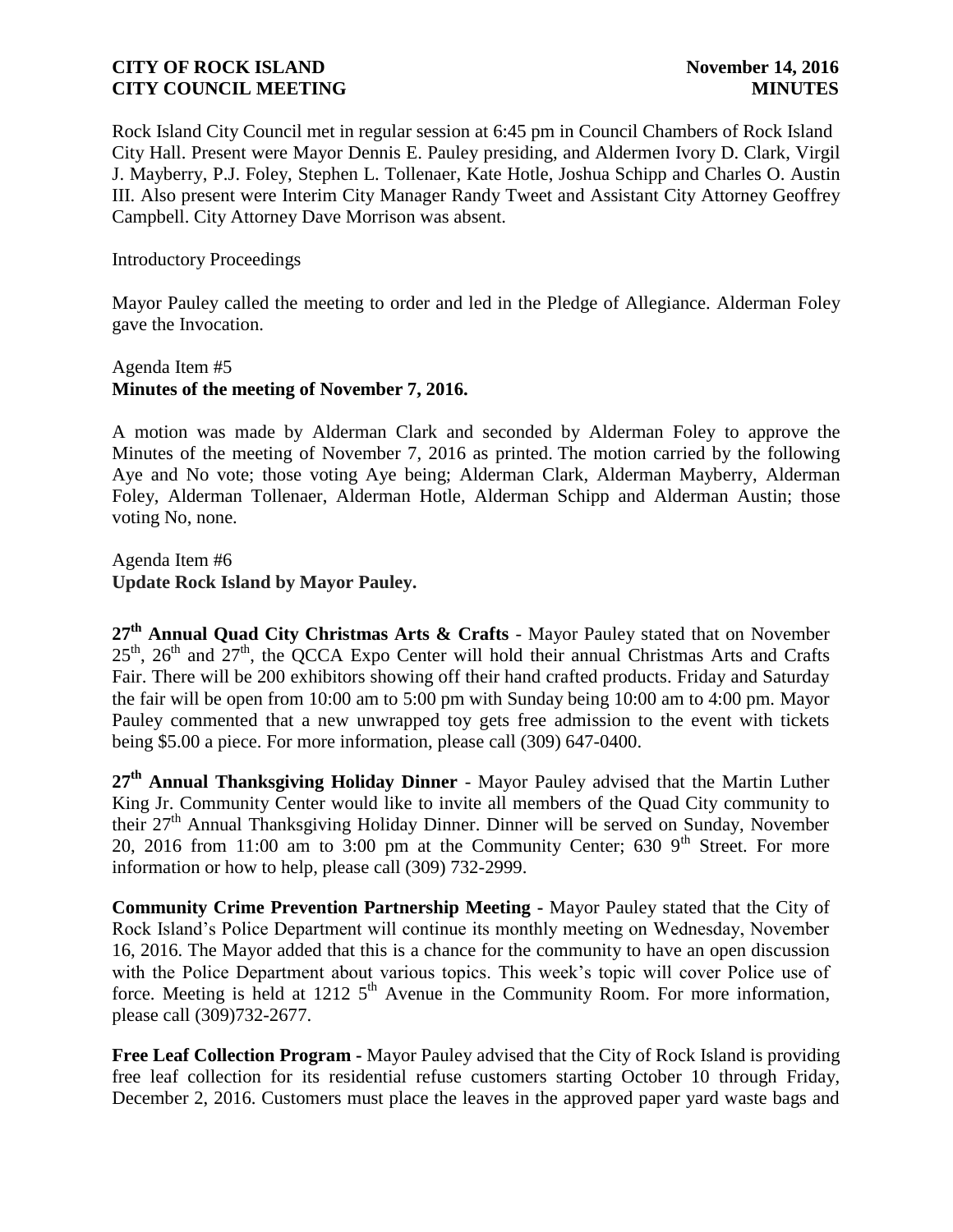be placed at the normal refuse collection locations and days. Free leaf bags may be picked up at various locations throughout the City. Please visit www.rigov.org for more information.

## Agenda Item #7 **Presentation of the Financial Management Report for September 2016.**

Finance Director Stephanie Masson presented the Financial Management Report for September 2016. Ms. Masson advised that the benchmark is at 75%. Ms. Masson indicated that revenue is at 63% and expenses are at 50% of budget. Ms. Masson stated that the total cash balance across all the funds is \$23.6 million dollars. Ms. Masson indicated that the General Fund is at 71% of budget in regards to revenue, and expenditures are at 70%. Ms. Masson added that the total cash balance at the end of September was just shy of \$7.7 million dollars. Ms. Masson commented that while TIF revenues are at 82%, TIF expenditures are at 18%. Ms. Masson indicated that the City does have some debt associated with them; the principal payments are due on December  $1<sup>st</sup>$ and there are some redevelopment agreements that the City is paying out on the TIFs.

Ms. Masson stated that the reason the capital projects revenue is a little low at 30% is because bonds were supposed to be sold today to replenish the \$3.6 million dollars worth of street expenditures that took place this year. Ms. Masson offered that the housing and community development revenues along with MLK revenues are low due to draw downs on HUD funding being delayed. Ms. Masson noted that it is expected some funds will be coming through soon. Ms. Masson also discussed the foreign fire insurance and the enterprise funds as it related to water and wastewater.

Ms. Masson then discussed the analysis of State and local revenue. Ms. Masson noted that income tax is at 78% of budget. In regards to replacement tax, Ms. Masson stated that it probably will not break even with the budget due to the error the IL. Department of Revenue made over a period of two years. Ms. Masson further discussed this item. Ms. Masson advised that the sales tax and local option sales tax is doing okay and the use tax continues to increase. Ms. Masson offered that the municipal utility tax and telecommunications tax continues to decrease. Ms. Masson further discussed this subject. It was noted that the food and beverage tax continues to do well. Ms. Masson commented that gaming tax is holding its own. Ms. Masson noted that they will continue to monitor the gaming tax.

Ms. Masson discussed the capital and major project expenditure status report. Ms. Masson pointed out that the City was at 47% of total budgeted projects for 2016 and most projects are in Public Works and relate to the Long Term Control Plan and the Water Treatment Filter Building. Ms. Masson further discussed this item. Ms. Masson pointed out that when you go through the Public Works section and add up all of the street maintenance and street work that has been done this year and projects that the City is engineering for next year, the total is \$4.8 million dollars.

Ms. Masson also discussed the monthly investment totals and monthly investment interest rates. Ms. Masson further discussed the Financial Management Report for September 2016.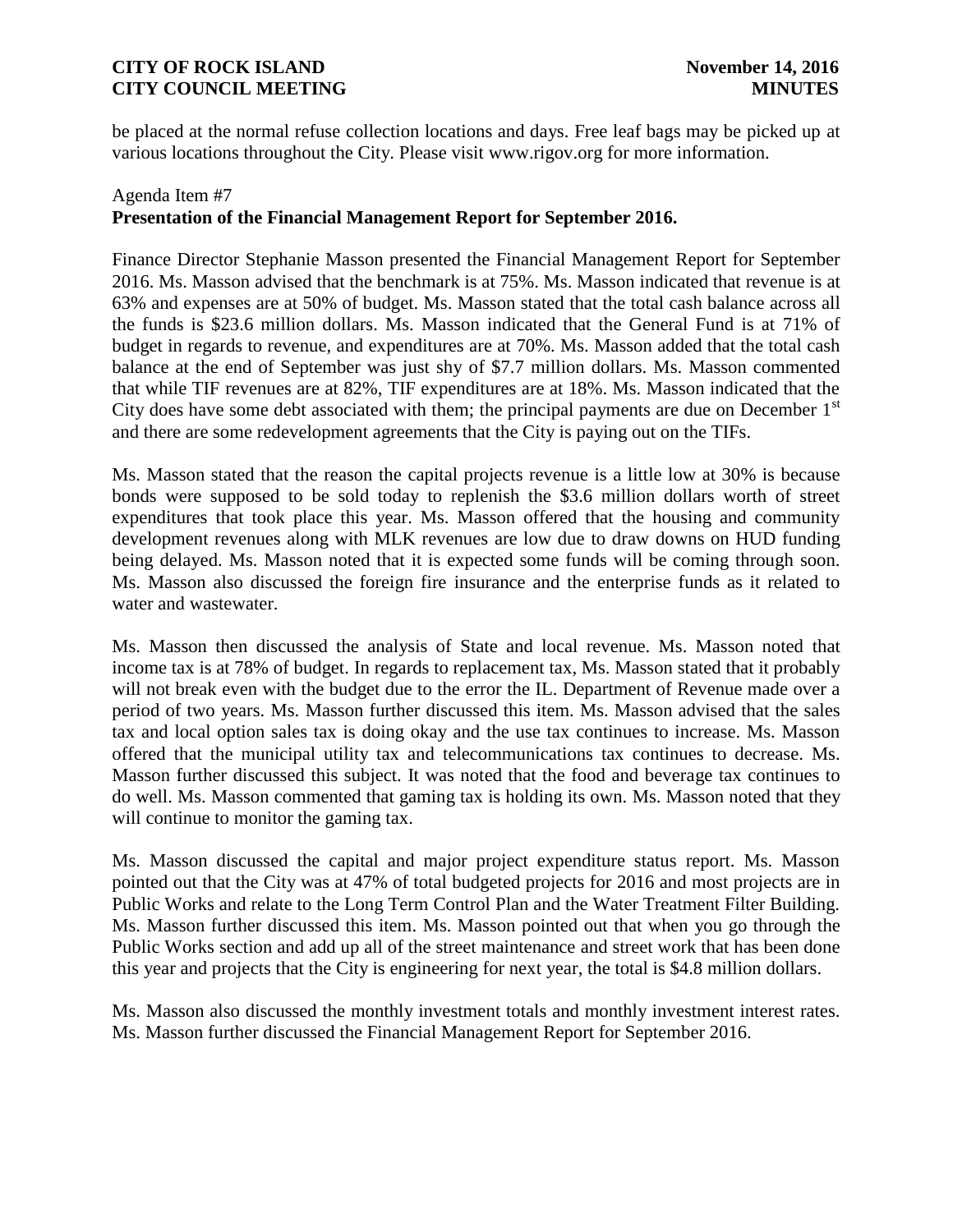#### **Agenda Item #8 and #9**

It was moved by Alderman Foley and seconded by Alderman Hotle to consider, suspend the rules and pass the ordinances for items 8 and 9. Alderman Clark stated that he would be abstaining from item 8 and item 9.

The motion then carried by the following Aye and No vote; those voting Aye being; Alderman Mayberry, Alderman Foley, Alderman Tollenaer, Alderman Hotle, Alderman Schipp and Alderman Austin; those voting No, none. Alderman Clark abstained.

### Agenda Item #8

**A Special Ordinance providing for the acceptance of the donation of property at 2711 18th Avenue from DARI to the City of Rock Island.**

### Agenda Item #9

**A Special Ordinance providing for the donation of property at 1527 36th Street from the City of Rock Island to DARI.**

#### Agenda Item #10

**A Special Ordinance establishing a one-way street heading southbound on 20th Street between 1st and 2 nd Avenues.**

It was moved by Alderman Hotle and seconded by Alderman Foley to consider, suspend the rules and pass the ordinance. The motion carried by the following Aye and No vote; those voting Aye being; Alderman Clark, Alderman Mayberry, Alderman Foley, Alderman Tollenaer, Alderman Hotle, Alderman Schipp and Alderman Austin; those voting No, none.

### Agenda Item #11

**A Special Ordinance removing a police parking space on the northwest side of 16th Street just south of 3rd Avenue and replacing it with a loading zone space long enough to take the first two parking spaces.**

Alderman Clark moved and Alderman Mayberry seconded to consider, suspend the rules and pass the ordinance. The motion carried by the following Aye and No vote; those voting Aye being; Alderman Clark, Alderman Mayberry, Alderman Foley, Alderman Hotle, Alderman Schipp and Alderman Austin; those voting No, Alderman Tollenaer.

Agenda Item #12 **CLAIMS**

It was moved by Alderman Austin and seconded by Alderman Clark to accept the following reports and authorize payments as recommended. The motion carried by the following Aye and No vote; those voting Aye being; Alderman Clark, Alderman Mayberry, Alderman Foley, Alderman Tollenaer, Alderman Hotle, Alderman Schipp and Alderman Austin; those voting No, none.

a. Report from the Human Resources Department regarding payment in the amount of \$10,820.64 to Dave Morrison for legal services provided for the month of October.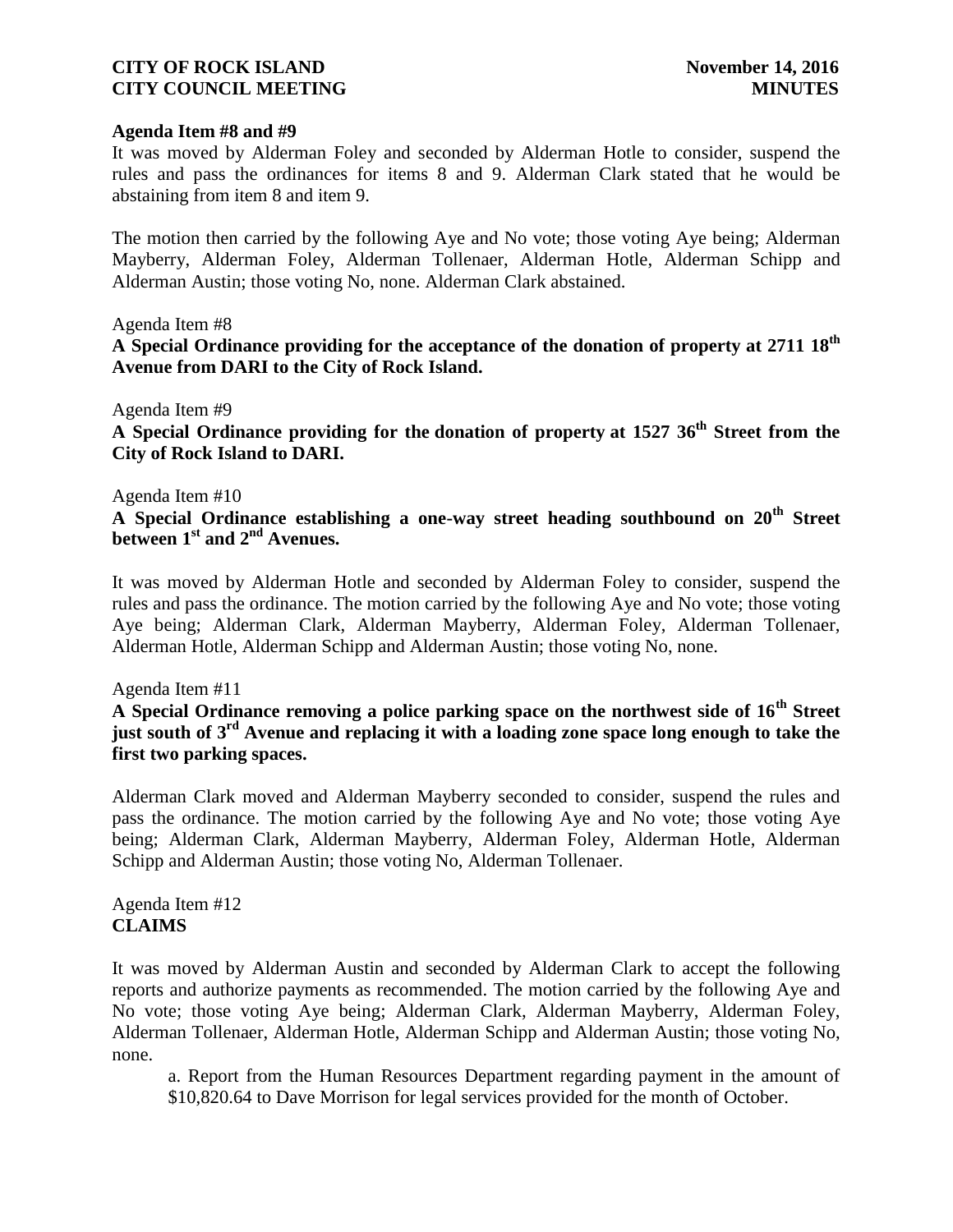b. Report from the Public Works Department regarding payment #2 and final in the amount of \$12,051.31 to Langman Construction, Inc. of Rock Island, IL for services provided for the  $34<sup>th</sup>$  Avenue and  $20<sup>th</sup>$  Street Court Resurfacing:  $20<sup>th</sup>$  Street Court to  $22<sup>nd</sup>$ Street plus  $21<sup>st</sup>$  Street Resurfacing:  $17<sup>th</sup>$  Street to  $34<sup>th</sup>$  Avenue project.

#### Agenda Item #13

**Claims for the week of November 4 through November 10 in the amount of \$721,128.29 and payroll for the weeks of October 24 through November 6 in the amount of \$1,401,664.26.** 

It was moved by Alderman Foley and seconded by Alderman Hotle to allow the claims and payroll. The motion carried by the following Aye and No vote; those voting Aye being; Alderman Clark, Alderman Mayberry, Alderman Foley, Alderman Tollenaer, Alderman Hotle, Alderman Schipp and Alderman Austin; those voting No, none.

## Agenda Item #14 **Purchase Card Claims for the month of October in the amount of \$56,832.94.**

Alderman Hotle moved and Alderman Tollenaer seconded to approve the purchase card claims. The motion carried by the following Aye and No vote; those voting Aye being; Alderman Clark, Alderman Mayberry, Alderman Foley, Alderman Tollenaer, Alderman Hotle, Alderman Schipp and Alderman Austin; those voting No, none.

#### Agenda Item #15

## **Report from the Public Works Department regarding bids for emergency sewer repairs on the sewer systems at the Farmall Viaduct, recommending the bid be awarded to Miller Trucking and Excavating of Silvis, IL in the amount of \$24,500.00.**

It was moved by Alderman Austin and seconded by Alderman Foley to award the bid as recommended and authorize the City Manager to execute the contract documents.

Discussion followed. Alderman Schipp inquired upon Interim Public Works Director Larry Cook to comment on this item in regards to the viaduct, the future plans for the railroad and whether or not the City will have future financial obligations with this area.

Mr. Cook advised that the railroad has a bridge that is in the state of complete failure so it is an emergency on their part to get it done for the commerce of the railroad. Mr. Cook stated that the utilities underneath the viaduct have been in place since the 1920's; the storm sewer is literally blasted out of bedrock itself. Mr. Cook stated that Public Works wanted to take the opportunity while the railroad is repairing the bridge to take care of the utilities. Mr. Cook commented that in regards to financial obligations, the bridge is part of the railroad and there would not be any financial obligation as far as that is concerned on the City's part; it would just be the utilities.

Alderman Schipp and Mr. Cook further discussed this item as it related to Columbia Park in terms of the viaduct and vehicle access.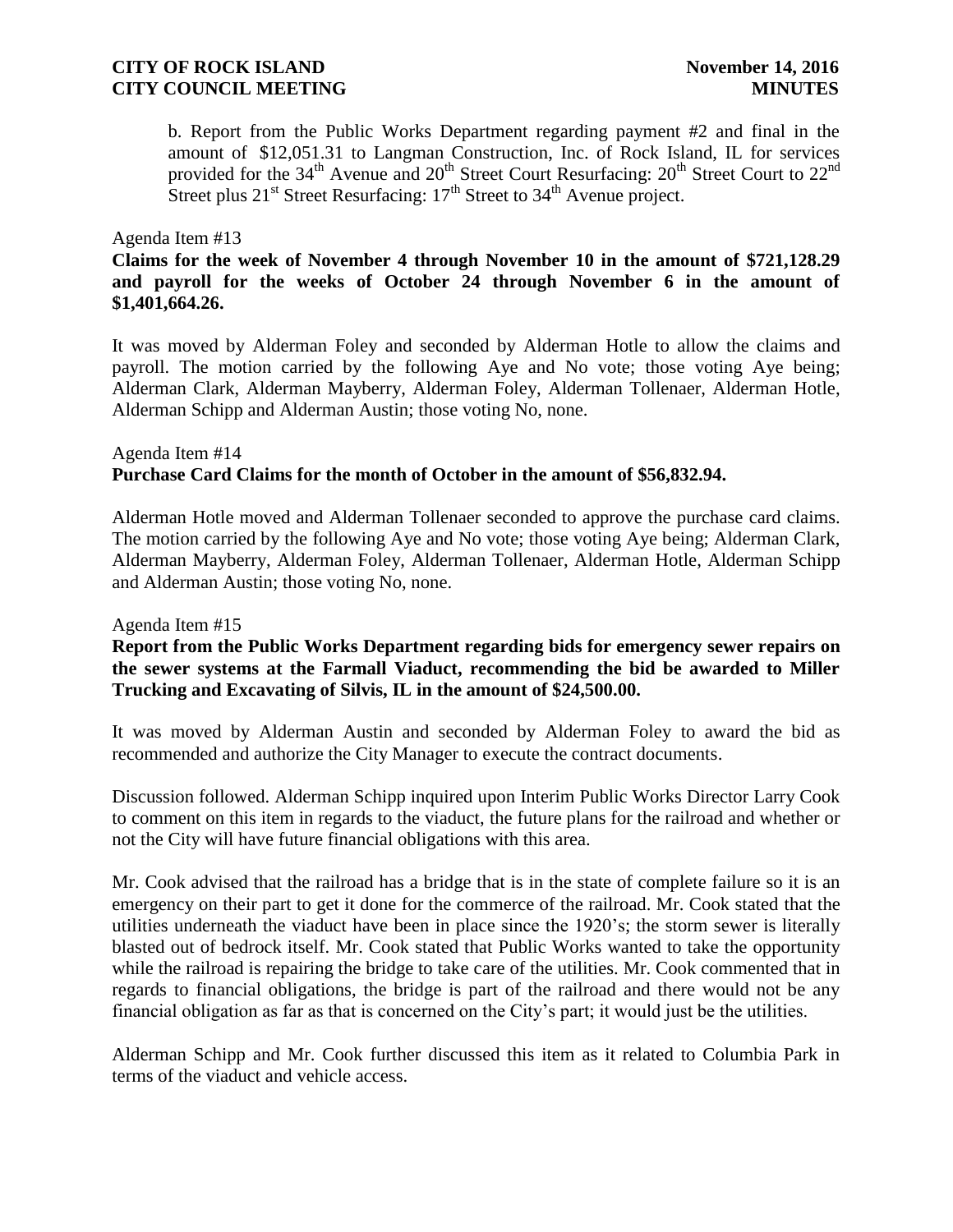After discussion, the motion carried by the following Aye and No vote; those voting Aye being; Alderman Clark, Alderman Mayberry, Alderman Foley, Alderman Tollenaer, Alderman Hotle, Alderman Schipp and Alderman Austin; those voting No, none.

#### Agenda Item #16

**Report from the Community and Economic Development Department regarding bids for the NESHAPS investigation of six residential properties, recommending the bid be awarded to EnviroNet of Davenport, IA in the amount of \$3,240.00.**

Alderman Foley moved and Alderman Hotle seconded to award the bid as recommended and authorize the City Manager to execute the contract documents. The motion carried by the following Aye and No vote; those voting Aye being; Alderman Clark, Alderman Mayberry, Alderman Foley, Alderman Tollenaer, Alderman Hotle, Alderman Schipp and Alderman Austin; those voting No, none.

## Agenda Item #17 **Report from the Finance Department regarding the Five-Year Capital Improvement Plan for FY17 through FY21.**

It was moved by Alderman Hotle and seconded by Alderman Clark to approve the Five-Year Capital Improvement Plan as recommended and authorize staff to implement FY17 projects and expenditures pending approval of the CY2017 budget in December.

Comments followed. Alderman Schipp stated that when Council is voting on this, it is to approve the expenditures for the next fiscal year; each year the five year plan is looked at and reevaluated as to what is coming up.

After comments, the motion carried by the following Aye and No vote; those voting Aye being; Alderman Clark, Alderman Mayberry, Alderman Foley, Alderman Tollenaer, Alderman Hotle, Alderman Schipp and Alderman Austin; those voting No, none.

### Agenda Item #18

## **Report from the Community and Economic Development Department regarding a proposed amendment to Appendix A, Article V and Chapter IV, Article III of the Code of Ordinances as it relates to the Board of Zoning Appeals.**

Alderman Schipp moved to postpone consideration of the amendment until the final meeting in December, Alderman Tollenaer seconded.

Discussion followed. Alderman Schipp stated that he would like to postpone this item and wait until the new CED Director is here and have the concerned stakeholders at the table for conversations on this matter.

After discussion, the motion carried by the following Aye and No vote; those voting Aye being; Alderman Clark, Alderman Mayberry, Alderman Foley, Alderman Tollenaer, Alderman Hotle, Alderman Schipp and Alderman Austin; those voting No, none.